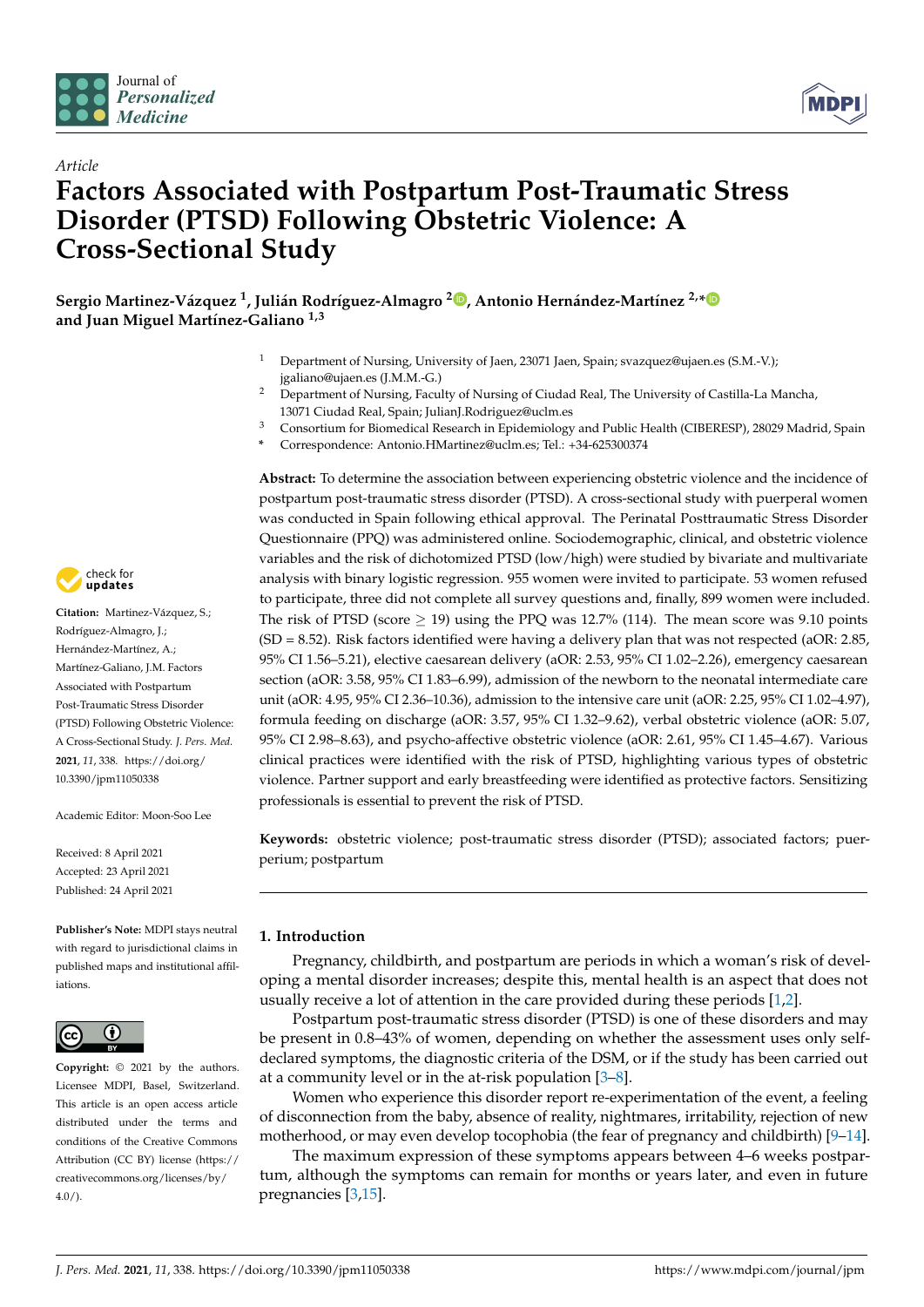Different variables have been associated with the risk of developing PTSD, such as having been abused during childhood [\[16\]](#page-9-7), exposure to trauma [\[17\]](#page-9-8), the type of delivery, the Kristeller maneuver being performed in the expulsive period, having third or fourth-degree perineal tears [\[18\]](#page-9-9), having a postpartum hemorrhage [\[19\]](#page-9-10), or being afraid of childbirth [\[20\]](#page-9-11). In addition, age, parity, and having resources, such as coping skills, have also been associated with the incidence of PTSD [\[21](#page-9-12)[,22\]](#page-9-13).

Postpartum PTSD affects maternal morbidity [\[11,](#page-9-14)[14\]](#page-9-5) It can also affect the couple, the familial environment, the family, and, especially, the baby [\[12,](#page-9-15)[23,](#page-9-16)[24\]](#page-9-17) It has also been associated with a lower rate of breastfeeding initiation [\[24\]](#page-9-17) and a higher incidence of low birth weight [\[4\]](#page-9-18).

In the care that women receive during childbirth, they may experience obstetric violence, also called incorrect or inappropriate treatment [\[25\]](#page-9-19), either physically or emotionally with inadequate clinical care or with violation of the principle of autonomy [\[26\]](#page-10-0). In some countries, a frequency of 35.4% has been reported for physical, verbal, or discrimination abuse [\[27\]](#page-10-1), reaching 91.7% in some studies for abuse and lack of respect [\[28\]](#page-10-2). In other countries such as Spain, the prevalence of obstetric violence is around 67% [\[29\]](#page-10-3). Due to this, the World Health Organization (WHO) has carried out a strategy aimed at health professionals to alert them on this issue [\[30\]](#page-10-4).

Obstetric violence and the incidence of PSTD have been studied by several authors [\[31,](#page-10-5)[32\]](#page-10-6). In a meta-analysis with 50 studies, it was suggested that a negative experience during delivery was a risk factor for the appearance of PTSD, prompted, among other reasons, by lack of support or type of delivery, i.e., whether it was instrumental or caesarean [\[31\]](#page-10-5). In addition, subjective distress generated by experiences during childbirth appears to be an important predictor for the development of PTSD and was the main risk factor in the 31 studies analyzed in a systematic review carried out in 2012 [\[32\]](#page-10-6).

Establishing a possible association between experiencing obstetric violence and the incidence of PTSD will help sensitize health professionals who provide care during pregnancy, childbirth, and the postpartum period; promoting strategies with correct and evidence-based clinical practices and reducing the medicalization of the natural childbirth process [\[33\]](#page-10-7). In this way, the incidence of PTSD and its resulting consequences for maternal and newborn health could be reduced [\[11](#page-9-14)[,12](#page-9-15)[,34\]](#page-10-8). Therefore, the present study intended to determine if there is an association between experiencing obstetric violence and the risk of PTSD.

## **2. Methodology**

#### *2.1. Design and Participants*

A cross-sectional study was conducted with women who had given birth in Spain. The inclusion criteria were postpartum women whose delivery had been in the last 12 months, and who were of legal age. The only exclusion criteria were not being able to understand the Spanish language, and that a minimum of one month had not elapsed since the date of birth. Data collection was carried out from September to December 2019. This study received the approval of the Research Ethics Committee of the province of Jaen with reference number TD-VCDEPP-2019/1417-N-19. All women were required to read the study information and then give their digital consent by checking a box, including the fact that participation was entirely voluntary with anonymity guaranteed.

For calculating the sample size, the maximum modelling criterion was used where 10 events (women at risk of PTSD) are included for each independent variable to be introduced in the multivariate model [\[35\]](#page-10-9). Considering the prevalence of PTSD risk was 10% in previous studies in Spain [\[36\]](#page-10-10), 80 women at risk of PTSD would be needed to include eight variables and a minimum of 800 women included in the study.

## *2.2. Data Collection and Information Sources*

Data was collected using a previously piloted online questionnaire that we had constructed for this purpose. The questionnaire collected information on sociodemographic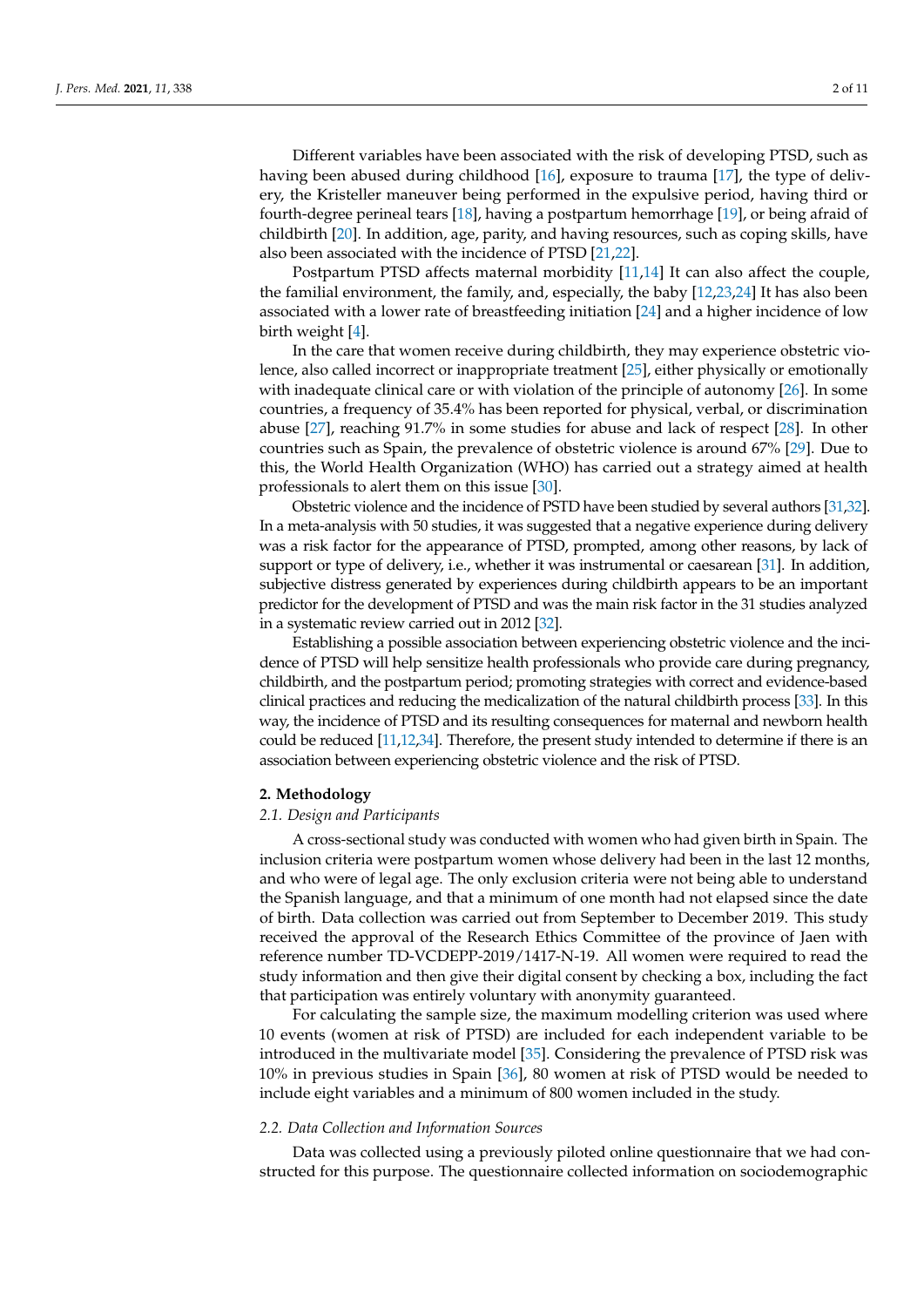variables, clinical variables, and variables related to the woman's experience with childbirth care, among other information.

The main independent variable was obstetric violence and its three components, verbal, physical, and psycho-affective. A questionnaire was used to determine its occurrence by asking about various practices and situations that the woman had experienced during her labor process. (Annex 1. Obstetric violence questionnaire).

The main outcome variable was the risk of PTSD, which was assessed using the Perinatal Post-traumatic Stress Disorder Questionnaire (PPQ) [\[37\]](#page-10-11). The PPQ consists of 14 questions with Likert-type answers with scores ranging from 0 to 56 points. A high risk of PTSD score was considered as a score of 19 points or higher.

The dissemination of the questionnaire was carried out thanks to the collaboration of the different associations of Spanish midwives who distributed the questionnaire among the women to whom they provided their care.

#### *2.3. Statistical Analysis*

First, descriptive statistics were performed using absolute and relative frequencies for categorical variables and mean with standard deviation for quantitative variables. Next, a bivariate analysis was performed between the sociodemographic, clinical, and obstetric violence variables and the risk of PTSD (dichotomized as low risk/high risk). Crude (OR) and adjusted (aOR) odds ratios were estimated with corresponding 95% confidence intervals, utilizing a bivariate and multivariate analysis with binary logistic regression, respectively. For the multivariate analysis, the SPSS backward step procedure was used.

## **3. Results**

#### *Characteristics of Participants*

955 women were invited to participate. 53 women refused to participate, three did not complete all survey questions, and finally 899 women were included. The mean age of the participants was 35.2 years (SD = 4.25 years), and 87.9% (736) had their delivery within the network of Spanish public hospitals, 92.9% (835) had a planned pregnancy, and 96.6% (863) of the sample were Spanish. Further sociodemographic and clinical information that characterizes the sample can be found in Table [1.](#page-3-0)

Subsequently, the risk of PTSD was determined (with a score  $\geq$  of 19) and found 12.7% (114) had a high risk of PTSD, with a mean score in the PPQ questionnaire of 9.10 points  $(SD = 8.52)$  (Figure [1\)](#page-2-0).

<span id="page-2-0"></span>

**Figure 1.** Distribution of the scores in the perinatal post-traumatic stress questionnaire (PPQ). **Figure 1.** Distribution of the scores in the perinatal post-traumatic stress questionnaire (PPQ).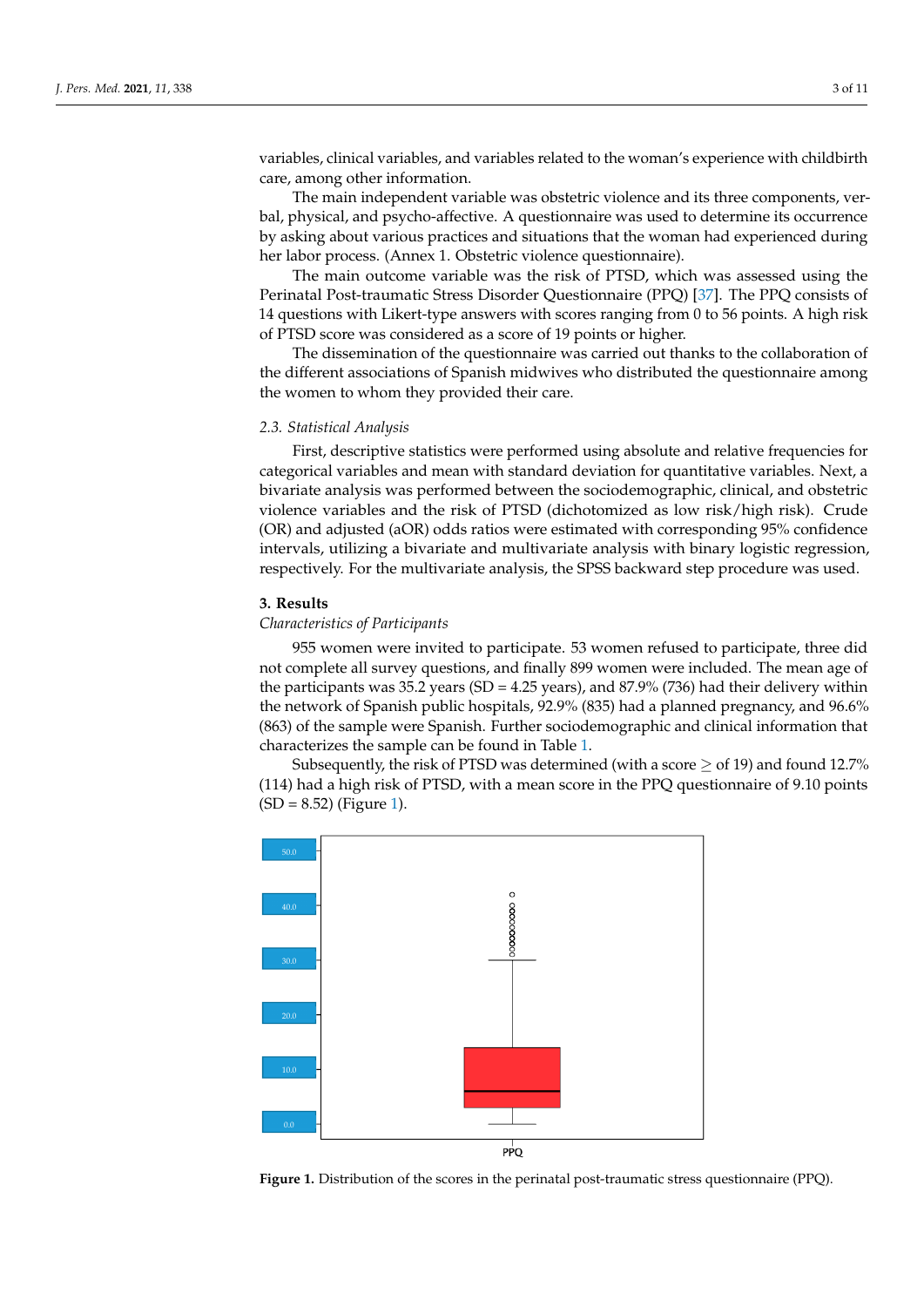| Variable                     | $n\ (\%)$               | Mean (SD)    |
|------------------------------|-------------------------|--------------|
| Maternal age                 |                         | 35.2 (4.25)  |
| Weight before pregnancy      |                         |              |
| (mean)                       |                         | 65.8 (13.24) |
| Weight after pregnancy       |                         | 77.3 (12.96) |
| (mean)                       |                         |              |
| Months from last child       |                         | 5.4 (3.42)   |
| Pre-gestational BMI          |                         | 24.4 (4.85)  |
| <b>Education</b> level       |                         |              |
| Primary school               | 15(1.7)                 |              |
| Secondary school             | 61(6.8)                 |              |
| High school                  | 199 (22.1)              |              |
| University                   | 624 (69.4)              |              |
| Current working status       |                         |              |
| Full-time work               | 277 (30.8)              |              |
| Part-time work<br>Sick leave | 131 (14.6)              |              |
| Unpaid leave                 | 189 (21.0)<br>103(11.5) |              |
| Unemployed                   | 199 (22.1)              |              |
|                              |                         |              |
| Nationality                  |                         |              |
| Spanish                      | 868 (96.6)              |              |
| Other                        | 31(3.4)                 |              |
| Family monthly wage          |                         |              |
| Less than 1000 euros         | 46(5.1)                 |              |
| Between 1000 and 2000 euros  | 319 (35.5)              |              |
| Between 2000 and 3000 euros  | 282 (31.4)              |              |
| Between 3000 and 4000 euros  | 78 (8.7)                |              |
| Planned pregnancy<br>No      | 64 (7.1)                |              |
| Yes                          | 835 (92.9)              |              |
| Number of pregnancies        |                         |              |
| One                          | 363 (40.4)              |              |
| Two                          | 329 (36.6)              |              |
| Three                        | 138 (15.4)              |              |
| Four                         | 45(5)                   |              |
| Five or more                 | 24(2.7)                 |              |
| Number of vaginal births     |                         |              |
| None                         | 170 (18.9)              |              |
| One                          | 402 (44.7)              |              |
| Two                          | 283 (31.5)              |              |
| Three or more                | 43 (4.8)                |              |
| Place of birth               |                         |              |
| Public hospital              | 736 (81.9)              |              |
| Private hospital             | 152 (16.9)              |              |
| Midwife-led hospital         | 3(0.3)                  |              |
| Home                         | 8(0.9)                  |              |
| PPQ                          |                         | 9.10(8.52)   |
| Score $<$ 19                 | 785 (87.3)              |              |
| Score $\geq$ 19              | 114 (12.7)              |              |

<span id="page-3-0"></span>**Table 1.** Sociodemographic and current pregnancy characteristics of the sample.

Next, a bivariate analysis was conducted, and an association between the risk of PTSD with 19 variables was observed, including global obstetric violence and the verbal, physical, and psycho-affective subtypes. (Table [2\)](#page-6-0).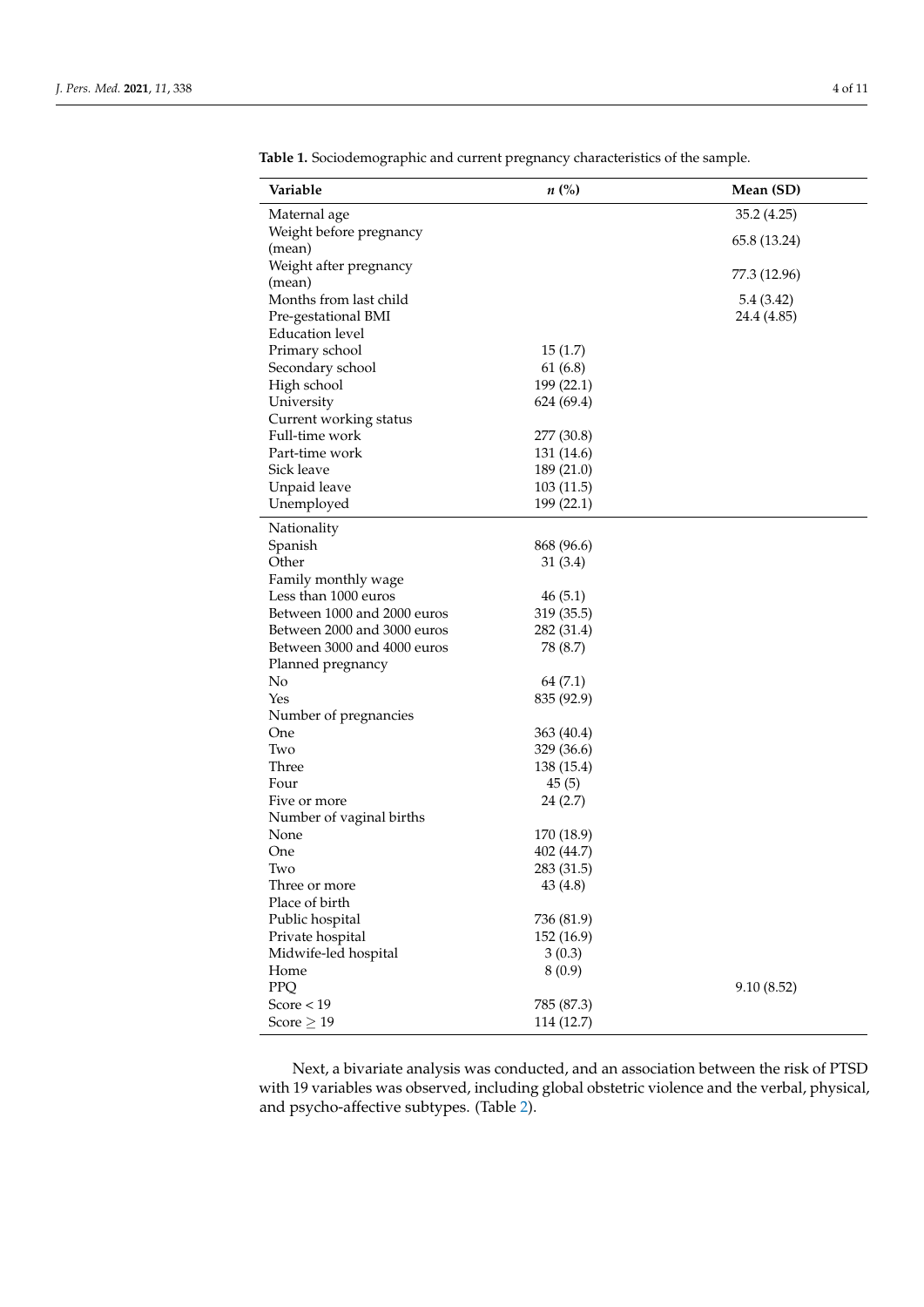**Table 2.** Bivariate and multivariate analysis between sociodemographic and obstetric characteristics. Obstetric violence and PTSD.

| Variable                      |              | Obstetric Violence & PTSD Risk |                       |                   |  |
|-------------------------------|--------------|--------------------------------|-----------------------|-------------------|--|
|                               | Score $<$ 19 | Score $\geq 19$                | OR (95% CI)           | aOR (95% CI)      |  |
| Maternal age                  |              |                                |                       |                   |  |
| $\leq$ 35 years               | 404 (87.3)   | 59 (12.7)                      | $1$ (ref.)            |                   |  |
| >35 years                     | 381 (87.4)   | 55(12.6)                       | 0.99(0.67, 1.47)      |                   |  |
| Academic level                |              |                                |                       |                   |  |
| Primary school                | 15(100.0)    | 0(0.0)                         |                       |                   |  |
| Secondary school              | 53 (88.3)    | 7(11.7)                        | NC                    |                   |  |
| High school                   | 173 (86.9)   | 26(13.1)                       | NC                    |                   |  |
| University                    | 544 (87.0)   | 81 (13.0)                      | NC                    |                   |  |
| <b>Current working status</b> |              |                                |                       |                   |  |
| Full-time work                | 242 (87.4)   | 35(12.6)                       | $1$ (ref.)            |                   |  |
| Part-time work                | 113 (86.3)   | 18 (13.7)                      | 1.10(0.60, 2.02)      |                   |  |
| Sick leave                    | 167 (88.4)   | 22(11.6)                       | 0.91(0.52, 1.61)      |                   |  |
| Unpaid leave                  | 88 (85.4)    | 15(14.6)                       | 1.18(0.61, 2.26)      |                   |  |
| Unemployed                    | 175 (87.9)   | 24 (12.1)                      | 0.95(0.55, 1.65)      |                   |  |
| Nationality                   |              |                                |                       |                   |  |
| Spanish                       | 760 (87.6)   | 108(12.4)                      | $1$ (ref.)            |                   |  |
| Other                         | 25(80.6)     | 6(19.4)                        | 1.69(0.68, 4.21)      |                   |  |
| Family monthly wage           |              |                                |                       |                   |  |
| Less than 1000 euros          | 40(87.0)     | 6(13.0)                        | $1$ (ref.)            |                   |  |
| Between 1000 and 2000 euros   | 271 (85.0)   | 48 (15.0)                      | 1.18(0.48, 2.94)      |                   |  |
| Between 2000 and 3000 euros   | 251 (89.0)   | 31(11.0)                       | $0.82$ $(0.32, 2.10)$ |                   |  |
| Between 3000 and 4000 euros   | 154 (88.5)   | 20(11.5)                       | 0.87(0.33, 2.30)      |                   |  |
| More than 4000 euros          | 69 (88.5)    | 9(11.5)                        | 0.87(0.29, 2.62)      |                   |  |
| Planned pregnancy             |              |                                |                       |                   |  |
| No                            | 56 (87.5)    | 8(12.5)                        | $1$ (ref.)            |                   |  |
| Yes                           | 729 (87.3)   | 106 (12.7)                     | 1.02(0.47, 2.20)      |                   |  |
| Maternal antenatal classes    |              |                                |                       |                   |  |
| No                            | 161 (89.0)   | 20(11.0)                       | $1$ (ref.)            |                   |  |
| Yes (less than 5 classes)     | 113 (85.6)   | 19 (14.4)                      | 1.35(0.69, 2.65)      |                   |  |
| Yes (more than 5 classes)     | 511 (87.2)   | 75 (12.8)                      | 1.18(0.70, 2.00)      |                   |  |
| Birth plan                    |              |                                |                       |                   |  |
| No                            | 436 (89.7)   | 50(10.3)                       | $1$ (ref.)            | $1$ (ref.)        |  |
| Yes, but not respected        | 59 (60.8)    | 38 (39.2)                      | 5.62 (3.40, 9.28)     | 2.85(1.56, 5.21)  |  |
| Yes, and was respected        | 290 (91.8)   | 26(8.2)                        | 0.78(0.48, 1.29)      | 1.49 (0.82, 2.70) |  |
| Twin pregnancy                |              |                                |                       |                   |  |
| No                            | 769 (87.3)   | 112 (12.7)                     | $1$ (ref.)            |                   |  |
| Yes                           | 16 (88.9)    | 2(11.1)                        | 0.86(0.20, 3.78)      |                   |  |
| Live newborn                  |              |                                |                       |                   |  |
| No                            | 3(50.0)      | 3(50.0)                        | $1$ (ref.)            |                   |  |
| Yes                           | 782 (87.6)   | 111(12.4)                      | $0.14$ $(0.03, 0.71)$ |                   |  |
| Parity                        |              |                                |                       |                   |  |
| Primiparous                   |              |                                | $1$ (ref.)            |                   |  |
| Multiparous                   |              |                                | 0.40(0.25, 0.65)      |                   |  |
| Induction of labour           |              |                                |                       |                   |  |
| No                            | 491 (89.8)   | 56(10.2)                       | $1$ (ref.)            |                   |  |
| Yes                           | 294 (83.5)   | 58 (16.5)                      | $1.73$ $(1.17, 2.57)$ |                   |  |
| Natural analgesia             |              |                                |                       |                   |  |
| No                            | 631 (86.7)   | 97 (13.3)                      | $1$ (ref.)            |                   |  |
| Yes                           | 154 (90.1)   | 17 (9.9)                       | 0.72(0.42, 1.24)      |                   |  |
| Regional analgesia            |              |                                |                       |                   |  |
| No                            | 232(91.0)    | 23(9.0)                        | $1$ (ref.)            |                   |  |
| Yes                           | 553 (85.9)   | 91 (14.1)                      | 1.66 (1.03, 2.69)     |                   |  |
| General anaesthesia           |              |                                |                       |                   |  |
| No                            | 763 (87.8)   | 106(12.2)                      | $1$ (ref.)            |                   |  |
| Yes                           | 22 (73.3)    | 8(26.7)                        | 2.62 (1.14, 6.03)     |                   |  |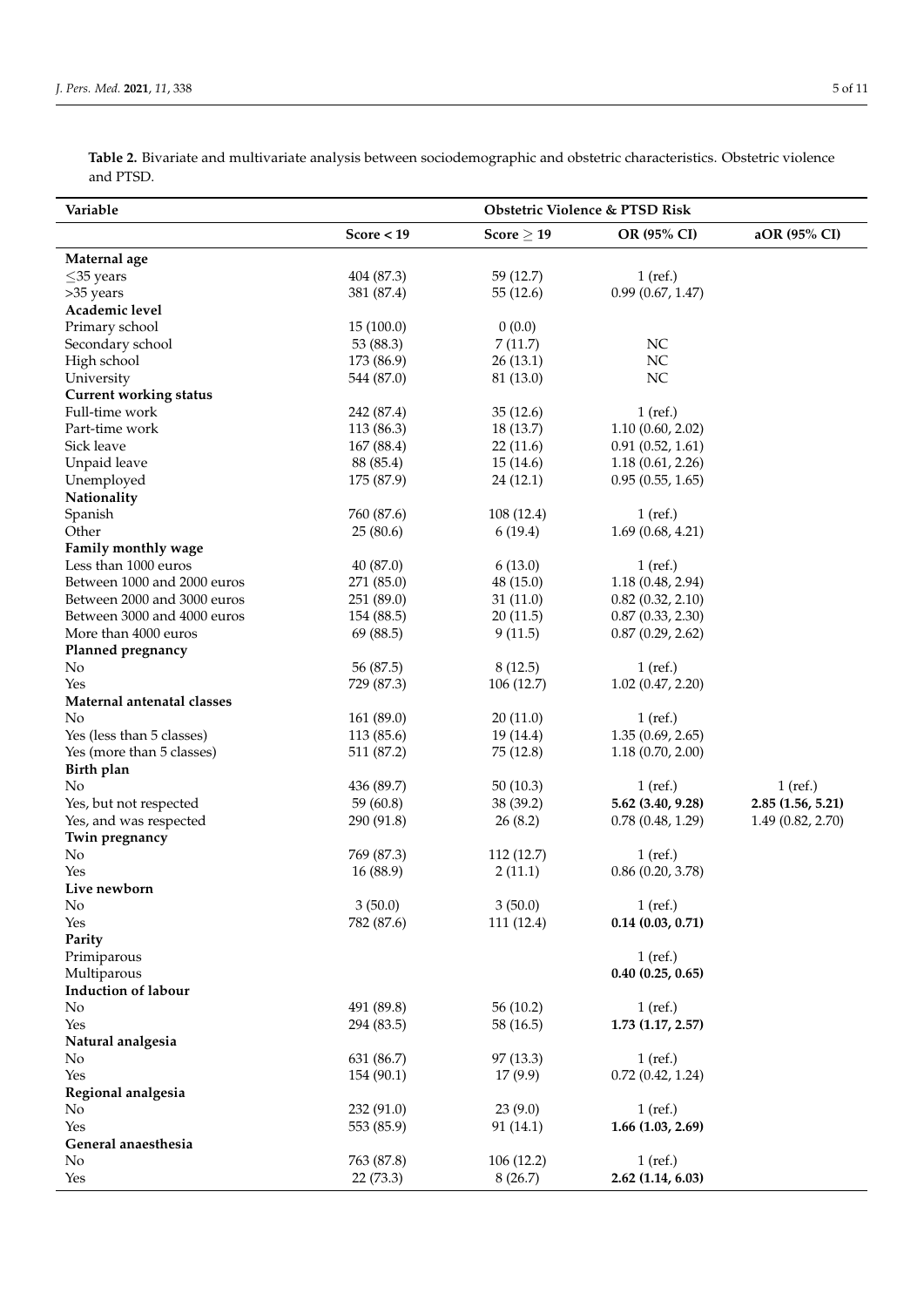| Variable                           | Obstetric Violence & PTSD Risk |                 |                       |                    |
|------------------------------------|--------------------------------|-----------------|-----------------------|--------------------|
|                                    | Score $<$ 19                   | Score $\geq$ 19 | OR (95% CI)           | aOR (95% CI)       |
| Type of birth                      |                                |                 |                       |                    |
| Normal vaginal delivery            | 500 (92.8)                     | 39(7.2)         | $1$ (ref.)            | $1$ (ref.)         |
| Instrumental                       | 150 (88.2)                     | 20(11.8)        | 1.39 (0.92, 2.09)     | 1.08(0.56, 2.11)   |
| Elective $C/S$                     | 48(80.0)                       | 12(20.0)        | 1.08(0.56, 2.08)      | 2.53 (1.02, 2.26)  |
| Emergency C/S                      | 87 (66.9)                      | 43(33.1)        | 2.09(1.35, 3.23)      | 3.58 (1.83, 6.99)  |
| Episiotomy                         |                                |                 |                       |                    |
| No                                 | 567 (86.2)                     | 91 (13.8)       | $1$ (ref.)            |                    |
| Yes                                | 218 (90.5)                     | 23(9.5)         | 0.66(0.41, 1.07)      |                    |
| Perineal tear                      |                                |                 |                       |                    |
| No                                 | 453 (84.5)                     | 83 (15.5)       | $1$ (ref.)            |                    |
| Mild                               | 306 (92.2)                     | 26(7.8)         | $0.46$ $(0.29, 0.74)$ |                    |
| Severe                             | 26(83.9)                       | 5(16.1)         | 1.05(0.39, 2.81)      |                    |
| Skin-to-skin                       |                                |                 |                       |                    |
| No                                 | 135 (71.4)                     | 54 (28.6)       | $1$ (ref.)            |                    |
| Yes                                | 650 (91.5)                     | 60(8.5)         | 0.23(0.15, 0.35)      |                    |
| Breastfeeding 1 h after childbirth |                                |                 |                       |                    |
| No                                 | 171 (78.1)                     | 48 (21.9)       | $1$ (ref.)            | $1$ (ref.)         |
| Yes                                | 614 (90.3)                     | 66 (9.7)        | 0.38(0.25, 0.58)      | 0.48(0.26, 0.87)   |
| Admission of the new born to care  |                                |                 |                       |                    |
| unit<br>N <sub>o</sub>             | 699 (89.8)                     | 79 (10.2)       | $1$ (ref.)            | $1$ (ref.)         |
| Intermediate care                  |                                | 21(35.6)        | 4.89 (2.73, 8.75)     | 4.95 (2.36, 10.36) |
| <b>NICU</b>                        | 38 (64.4)<br>48 (77.4)         | 14 (22.6)       | 2.58 (1.36, 4.89)     | 2.25(1.02, 4.97)   |
| Place of birth                     |                                |                 |                       |                    |
| Public hospital                    | 646 (87.8)                     | 90(12.2)        | $1$ (ref.)            |                    |
| Private hospital                   | 128 (84.2)                     | 24 (15.8)       | 1.35(0.83, 2.19)      |                    |
| Midwife-led hospital               | 3(100.0)                       | 0(0.0)          | 0.00(0.00, 0.00)      |                    |
| Home                               | 8(100.0)                       | 0(0.0)          | 0.00(0.00, 0.00)      |                    |
| Hospital length of stay            |                                |                 |                       |                    |
| 1 day                              | 66 (94.3)                      | 4(5.7)          | $1$ (ref.)            |                    |
| 2 day                              | 412 (93.2)                     | 30(6.8)         | 1.20(0.41, 3.52)      |                    |
| 3 day                              | 203 (83.9)                     | 39(16.1)        | 3.17(1.09, 9.20)      |                    |
| 4 days or more                     | 104 (71.7)                     | 41(28.3)        | 6.51 (2.23, 19.00)    |                    |
| Partner support during childbirth  |                                |                 |                       |                    |
| None                               | 8 (44.4)                       | 10(55.6)        | $1$ (ref.)            | $1$ (ref.)         |
| Little                             | 19 (54.3)                      | 16(45.7)        | 0.67(0.22, 2.11)      | 0.74(0.19, 2.86)   |
| Something                          | 47 (83.9)                      | 9(16.1)         | 0.15(0.05, 0.49)      | 0.16(0.04, 0.63)   |
| Quite                              | 198 (88.0)                     | 27(12.0)        | 0.11(0.04, 0.30)      | 0.17(0.05, 0.57)   |
| A lot                              | 513 (90.8)                     | 52(9.2)         | 0.08(0.03, 0.21)      | 0.17(0.06, 0.53)   |
| Infant feeding on discharge        |                                |                 |                       |                    |
| Maternal                           | 362 (90.0)                     | 70 (10.0)       | $1$ (ref.)            | $1$ (ref.)         |
| Mixed                              | 126 (78.3)                     | 35(21.7)        | 2.51(1.60, 3.91)      | 1.42(0.81, 2.49)   |
| Artificial                         | 27(75.0)                       | 9(25.0)         | 3.01 (1.36, 6.66)     | 3.57 (1.32, 9.69)  |
| Postpartum surgical intervention   |                                |                 |                       |                    |
| No                                 | 759 (88.1)                     | 103 (11.9)      | $1$ (ref.)            |                    |
| Yes                                | 26(70.3)                       | 11(29.7)        | 3.12 (1.50, 6.50)     |                    |
| Maternal ITU admission             |                                |                 |                       |                    |
| No                                 | 785 (87.3)                     | 114 (12.7)      | NC                    |                    |
| Yes                                | 0(0.0)                         | 0(0.0)          |                       |                    |
| Hospital readmission<br>No         | 764 (87.6)                     | 108 (12.4)      | $1$ (ref.)            |                    |
| Yes                                | 21 (77.8)                      | 6(22.2)         | $2.02$ (0.80, 5.12)   |                    |
| Verbal violence                    |                                |                 |                       |                    |
| No                                 | 632 (93.9)                     | 41(6.1)         | $1$ (ref.)            | $1$ (ref.)         |
| Yes                                | 153 (67.7)                     | 73 (32.3)       | 7.36 (4.83, 11.21)    | 5.07 (2.98, 8.63)  |
|                                    |                                |                 |                       |                    |

**Table 2.** *Cont.*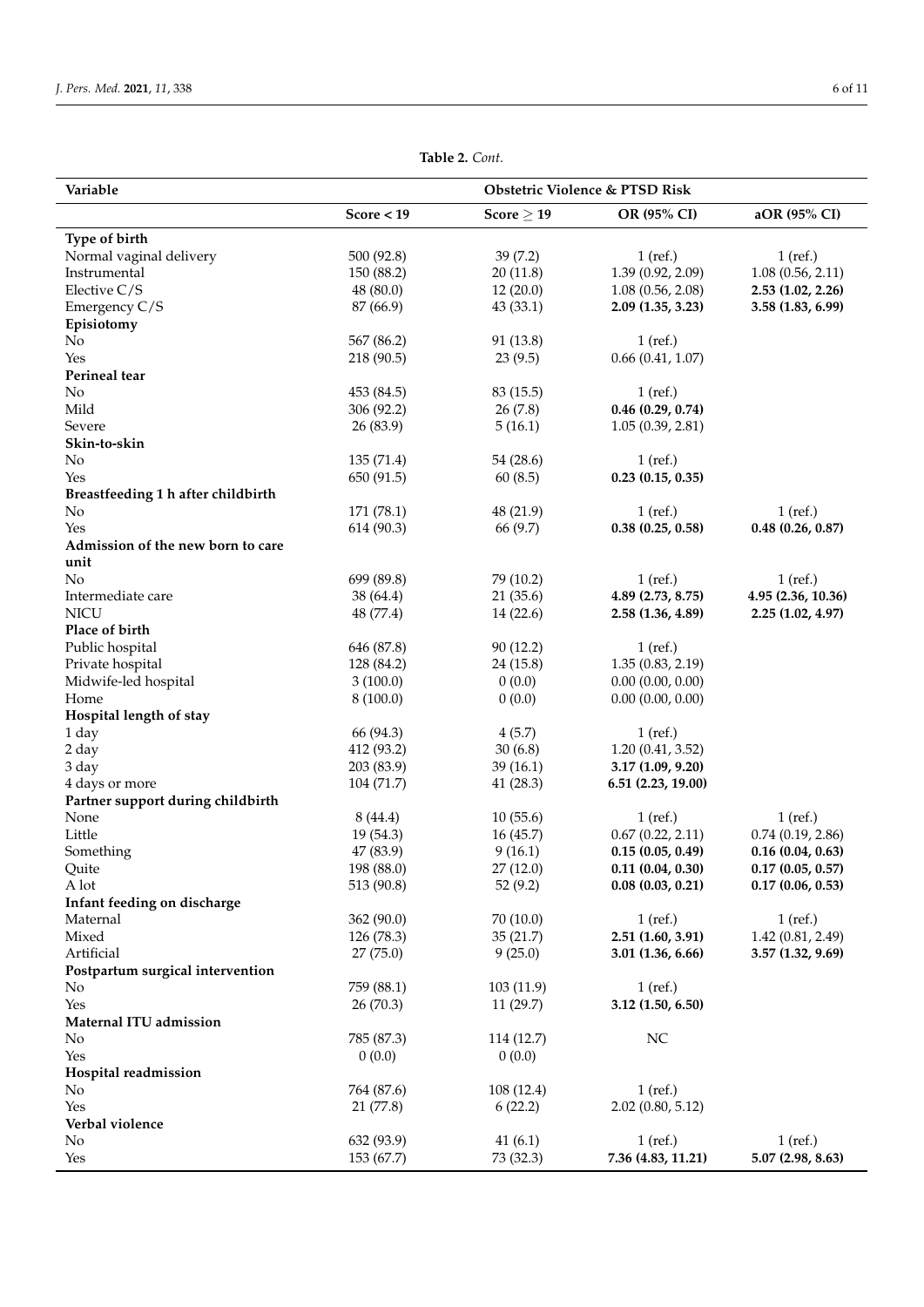<span id="page-6-0"></span>

| Variable                 | Obstetric Violence & PTSD Risk |            |                    |                  |
|--------------------------|--------------------------------|------------|--------------------|------------------|
|                          | Score $<$ 19                   | Score > 19 | OR (95% CI)        | $aOR$ (95% CI)   |
| Physical violence        |                                |            |                    |                  |
| N <sub>0</sub>           | 381 (93.2)                     | 28(6.8)    | $1$ (ref.)         |                  |
| Yes                      | 404(82.4)                      | 86 (17.6)  | 2.90(1.85, 5.54)   |                  |
| Psych-affective violence |                                |            |                    |                  |
| No.                      | 544 (95.6)                     | 25(4.4)    | $1$ (ref.)         | $1$ (ref.)       |
| Yes                      | 241 (83.0)                     | 89 (27.0)  | 8.04 (5.03, 12.84) | 2.61(1.45, 4.67) |
| Violence (dichotomous)   |                                |            |                    |                  |
| No.                      | 283 (96.6)                     | 10(3.4)    | $1$ (ref.)         |                  |
| Yes                      | 502(82.8)                      | 104 (17.2) | 5.86 (3.02, 11.40) |                  |

**Table 2.** *Cont.*

Bold: Statistically significant differences. OR: Odds ratio. aOR: Odds ratio adjusted.

Finally, a multivariate analysis was performed where the following statistical associations were found about the risk of PTSD:

Risk factors were identified as having a delivery plan that was not respected (aOR: 2.85, 95% CI 1.56–5.21), have a scheduled caesarean delivery (aOR: 2.53, 95% CI 1.02–2.26), having an emergency caesarean section (aOR: 3.58, 95% CI 1.83–6.99), admission of the newborn to the neonatal intermediate care unit (aOR: 4.95, 95% CI 2.36–10.36), admission to the intensive care unit (aOR: 2.25, 95% CI 1.02–4.97), newborn formula-fed on discharge (aOR: 3.57, 95% CI 1.32–9.62), experiencing verbal obstetric violence (aOR: 5.07, 95% CI 2.98– 8.63) and psycho-affective obstetric violence (aOR: 2.61, 95% CI 1.45–4.67).

Protective factors were identified as initiating lactation in the first hour postpartum (aOR: 0.48, 95% CI 0.26–0.87), as well as the perception of support by the couple during pregnancy, childbirth and the puerperium, with an aOR of 0.16 (95% CI 0.04–0.63) for some support, an aOR of 0.17 (95% CI 0.05–0.57) for quite a bit of support, and an aOR of 0.17 (95% CI 0.06–0.53) for a lot of support.

## **4. Discussion**

Approximately 13 out of 100 women had a high risk of PTSD. Women with a delivery plan that was not respected, had given birth by scheduled or urgent caesarean section, or had suffered verbal and psycho-affective violence had a higher incidence of PTSD. Mothers of infants admitted to intensive care, or whose infants were formula-fed at discharge also showed a higher incidence of this disorder. Those women who started breastfeeding in the first hour postpartum and felt supported by their partner had a lower risk of developing PTSD.

The study sample is representative of the reference population. The risk of PTSD was detected using a validated instrument [\[37\]](#page-10-11) that has already been used previously in populations similar to ours [\[38\]](#page-10-12). Due to the nature of a questionnaire, there may be a selection bias associated with non-response; however, as the sample is large and representative, we do not think that the responses of those women who did not participate could differ too much from those who did form part of the sample. It is important to note that the number of women who did not respond was low, 53 in total (5.57%). The questions and possible answers were simple, understandable, and easy to understand for any education level, minimizing any possibility of information bias. The information was collected in a short time range, and although we cannot completely rule out a memory bias, we believe that its impact on the results is minimal. Completely ruling out a confounding bias is impossible, although attempts have been made to control this through study design and adjusting for confounding variables during data analysis. The absence of an official record where obstetric violence appears and the self-declared nature of the violence experienced by women is one of the limitations of the study as it is a subjective experience situation. The questionnaire was provided online, which may limit the participation of women who do not have access to the network. However, this would be a rare occurrence as the use of smartphones, tablets, or computers is common in the current population. The online ques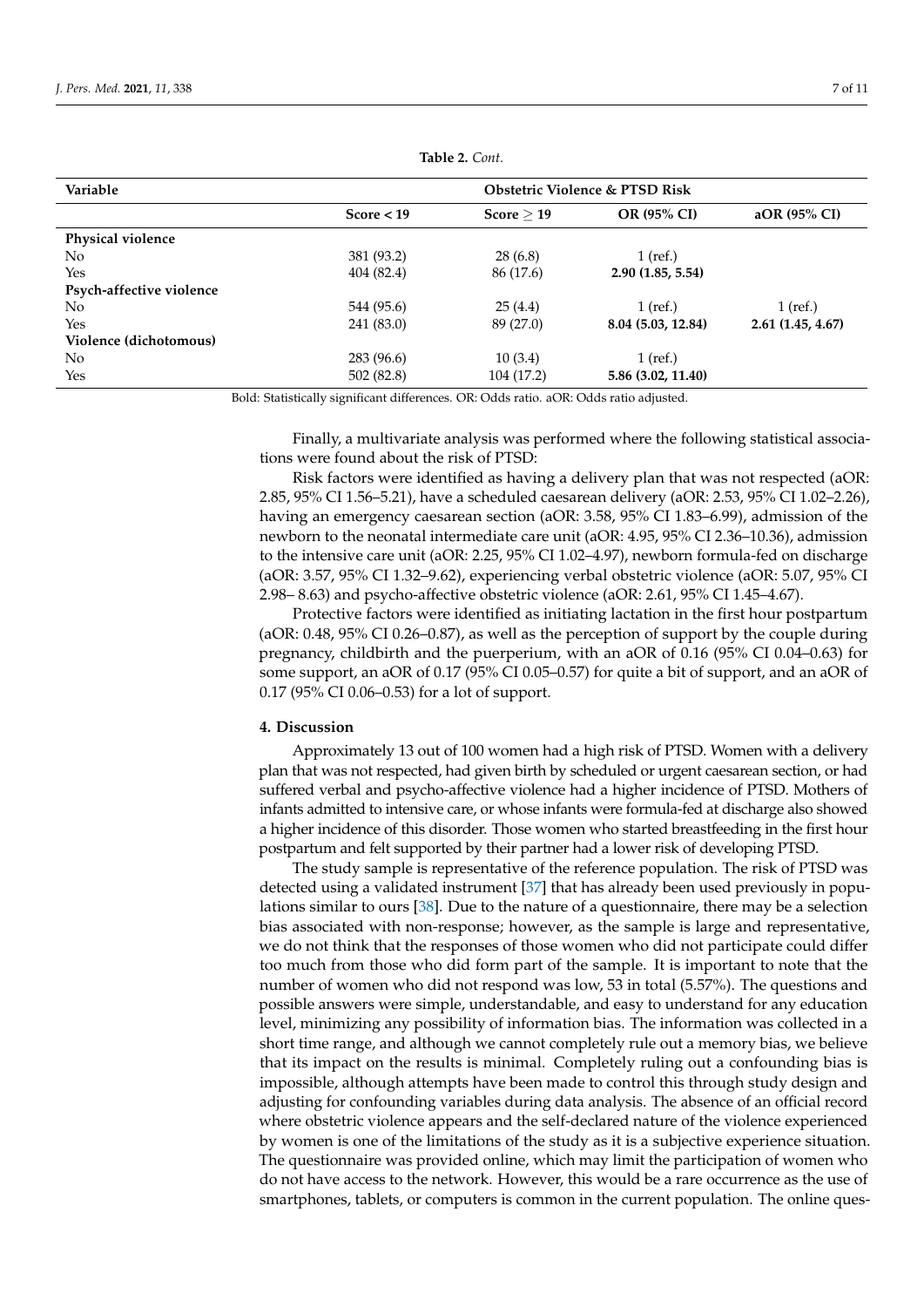tionnaire tool has been included in previous research as a method of data collection [\[18](#page-9-9)[,39\]](#page-10-13). Dichotomizing Perinatal Post-traumatic Stress Disorder Questionnaire Score at 19 indicates that we believe there is little or no difference scoring between 1 and 18, or scoring between 19 and 56. The only difference occurs between those scores 18 and 19. The risk of PTSD was considered a score of  $\geq$  19 points. We dichotomized this variable at 19 because past research established this as the score at which risk for PTSD rises [\[37\]](#page-10-11).

The PTSD incidence in our results is within the range found by Beck and Casavant [\[3\]](#page-9-2) in their systematic review of 59 studies, where they placed the prevalence of PTSD between 0.8% and 26%. Our results are also very similar to those found by Vignato et al. [\[40\]](#page-10-14), in a study developed in the United States, including four systematic reviews, two metaanalyses, and 11 more articles (not included in the previous ones), although the range reported was wide. Other authors found figures somewhat higher than those identified in our results. van Heumen et al. found that 17.4% of the participants met PTSD criteria, using data collected with a 35-item questionnaire that included a validated PTSD screening in a study conducted in the Netherlands, in which women with at least one traumatic experience during childbirth between 2005 and 2016 participated [\[22\]](#page-9-13).

The appearance of PTSD was associated with a lack of respect and non-compliance with the birth plan by professionals, in line with what was reported in a cross-sectional study conducted in Spain with 2990 women [\[36\]](#page-10-10) where they identified that a birth plan that professionals had respected was a protective factor against the development of PTSD. A caesarean delivery, whether scheduled or urgent, was associated with a higher incidence of PTSD, coinciding with that found by other authors [\[36\]](#page-10-10). Of the 5332 women who participated in a study conducted in England, 23% of women who underwent an emergency caesarean section and 16% of those who had a scheduled caesarean section reported at least 1 or more symptoms of PTSD, thus considering caesarean section a risk factor [\[41\]](#page-10-15) Also consistent with our results, in a study conducted in Sweden, higher levels of mental distress were found in women who had an emergency or scheduled caesarean section [\[42\]](#page-10-16). These results, however, contrast with those found by Mahmoodi et al., in a study involving 240 women in Iran [\[43\]](#page-10-17), where PTSD was not associated with the type of delivery the woman had experienced. Also in contrast with our findings are those of Olieman et al. [\[44\]](#page-10-18), in their systematic review including three articles, which identified vaginal delivery as a risk factor, especially when the woman's preference was to give birth by caesarean section, thus suggesting that a caesarean section may become a protective factor against PTSD.

The admission of the newborn to some type of unit, whether intermediate or intensive care, also showed an association with the appearance of PTSD. This contrasts with that reported in a study carried out by Aftyka et al. in Poland with 39 mothers whose babies had been admitted to the intensive care unit [\[45\]](#page-10-19), in which no association between both variables was found. However, Kim et al. reported results similar to those found in our study [\[38\]](#page-10-12), identifying an association between the appearance of early or late PTSD and neonates admitted to neonatal intensive care units. Furthermore, the PTSD screening method used in this study coincides with that used in our research, the Perinatal Post-traumatic Stress Disorder Questionnaire (PPQ). Other authors included not only the admission to intensive care units occurred but also the duration of admission. Lefkowitz et al. [\[46\]](#page-10-20), found an association between a minimum stay of 30 days and the appearance of the disorder. This may be due to the mother-child pairing separation resulting from the admission, and this can cause stress to the mother.

Verbal and psycho-affective obstetric violence also show an association with the appearance of the PTSD, with verbal violence being the most likely to affect the development of this disorder. Appropriate verbal treatment, giving concrete and understandable information, as well as ensuring informed consent have been highlighted by van Dinter-Douma et al. [\[47\]](#page-10-21), as elements that could help reduce fear during childbirth. The impact of a negative experience during childbirth and PTSD has been considered by the Spanish Ministry of Health in its national delivery care strategy, describing PTSD as an obstetric sequela [\[48\]](#page-10-22).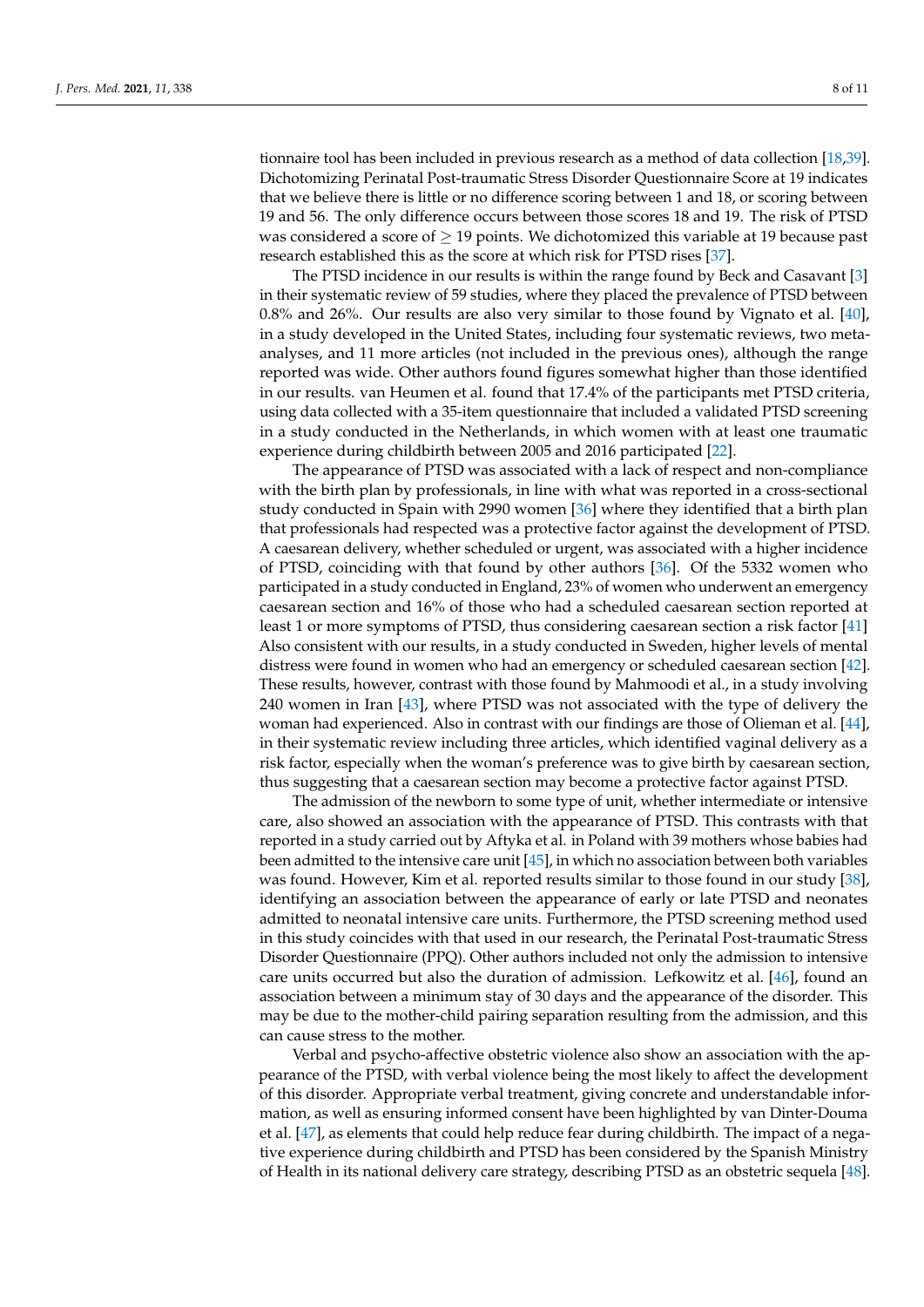Early breastfeeding, started in the baby's first hour of life, was identified as a protective factor in the appearance of PTSD. These results coincide with Garthus-Niegel et al. [\[24\]](#page-9-17), where they found an association between postpartum PTSD and not initiating breastfeeding. In this study, data was collected from the birth records of a Norwegian hospital and questionnaires administered to the 1480 women who participated. They also found an association between not maintaining this type of lactation during the first year and the appearance of PTSD. A systematic review that included 21 studies also found that postpartum PTSD was associated with lower breastfeeding rates, in line with our results [\[4\]](#page-9-18). Moreover, based on the results obtained, formula feeding at discharge emerged as a risk factor for PTSD. Imširagić et al. [\[49\]](#page-10-23), in their study conducted in Croatia involving 259 women, identified lower levels of PTSD in those who continued exclusive breastfeeding for 6–9 weeks postpartum.

The perceived support received from the partner emerged as a protective factor, regardless of the degree of support. No studies exist to date that analyze the relationship between these two variables; highlighting the need for research to increase knowledge in this regard. Although other authors such as Van Heumen et al. [\[22\]](#page-9-13) have studied support, but from the perspective of social support, identifying it as a protective factor for the appearance of the disorder. The perception of the woman who has support may make her feel protected and supported in the face of possible complications, inconveniences, or doubts that arise, reducing the possibility of stress appearing during childbirth.

## **5. Conclusions**

There are clinical practices that are related to the risk of PTSD, including the type of delivery a woman has, formula-fed newborn at hospital discharge, mother-child separation, her birth plan not being respected, and verbal and psycho-affective obstetric violence. Partner support and initiation of breastfeeding in the first hour were identified as protective factors against PTSD. Practices such as breastfeeding or feeling supported during the birthing process can provide resources for women to empower themselves and cope with a possible risk of postpartum post-traumatic stress disorder, and prevent its onset. Professionals need to be sensitized to this topic since the treatment and care they provide to women can influence the probability of developing PTSD.

**Author Contributions:** Conceptualization—S.M.-V. and J.M.M.-G.; Methodology—S.M.-V., A.H.-M., and J.M.M.-G.; Formal Analysis—A.H.-M. and J.R.-A.; Writing-Original Draft Preparation—S.M.-V. and J.M.M.-G.; Writing-Review & Editing—S.M.-V., A.H.-M., J.R.-A. and J.M.M.-G.; Supervision— J.M.M.-G. and A.H.-M.; Project Administration—A.H.-M. All authors have read and agreed to the published version of the manuscript.

**Funding:** This research received no external funding.

**Institutional Review Board Statement:** This study was approved by the Clinical Research Ethics Committee of Universidad de Jaen (reference number TD-VCDEPP-2019/1417-N-19). Before starting the questionnaire, the participants read a fact sheet about the study, its objectives, etc., and marked a box by which they showed their consent to participate in it, i.e., they signed an online informed consent (ticking the option if they wanted to participate or not doing so when refusing to take part in the study). We followed the protocols established to carry out this type of research with the purpose of publication/disclosure to the scientific community. The study was conducted according to the strobe guidelines set in the Declaration of Helsinki and all procedures involving human subjects were approved by the Ethics Committee. All women involved in this study filled out informed consent and data treatment forms to enter the study, in accordance with the ethical standards of the Ethics Committee. All participants received written information on the study, including the fact that participation was entirely voluntary with anonymity guaranteed.

**Informed Consent Statement:** Informed consent was obtained from all subjects involved in the study.

**Data Availability Statement:** The datasets generated and/or analyzed during the current study are available from the corresponding author on reasonable request.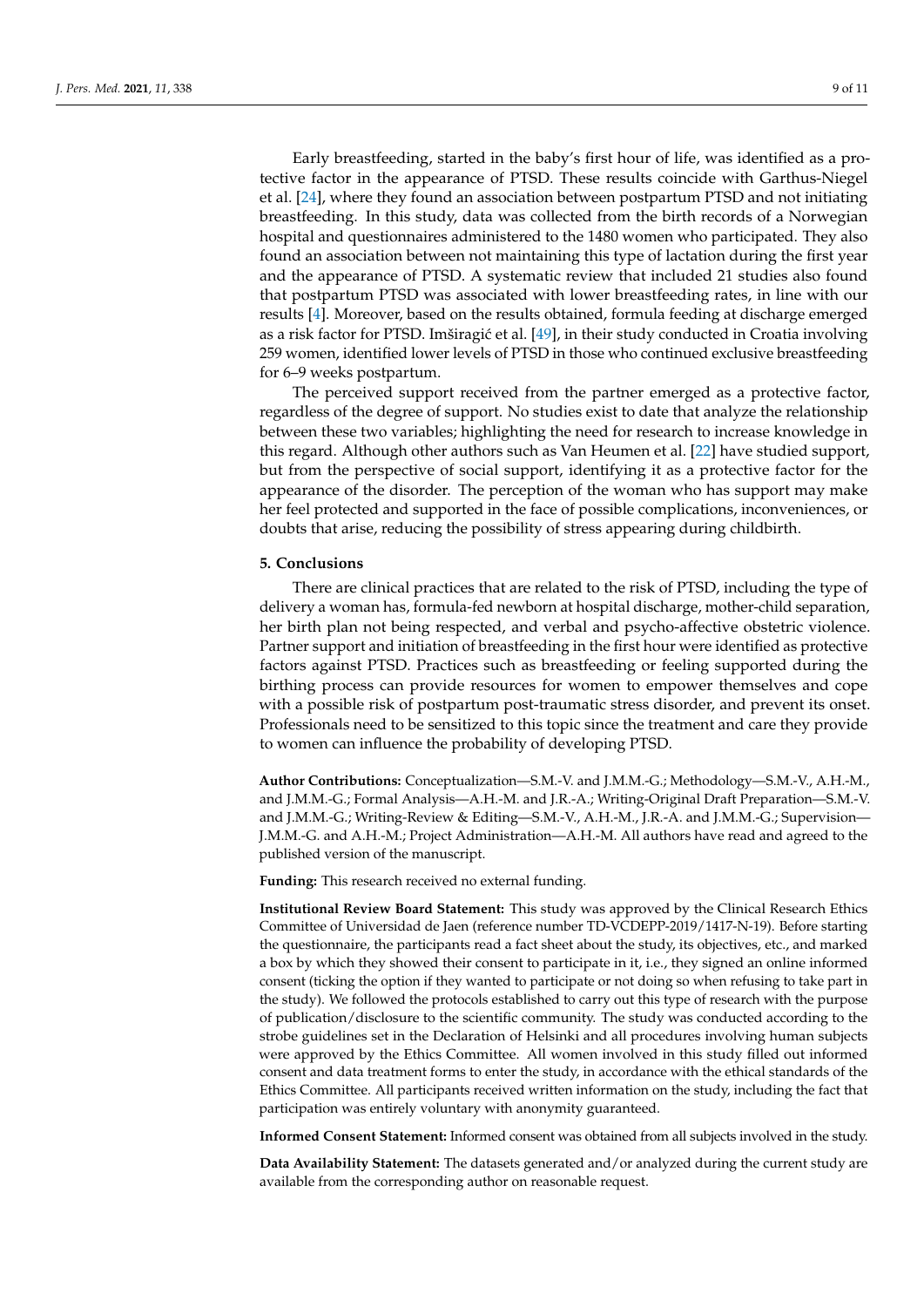**Conflicts of Interest:** The authors declare no competing interests. No conflict of interest has been declared by the authors. This research received no specific grant from any funding agency in the public, commercial, or not-for-profit sectors.

## **References**

- <span id="page-9-0"></span>1. WHO. Mental Health Aspects of Women's Reproductive Health: A Global Review of the Literature. WHO Press, 2009. Available online: [http://apps.who.int/iris/bitstream/handle/10665/43846/9789241563567\\_eng.pdf;jsessionid=1A812923347FE5054B9](http://apps.who.int/iris/bitstream/handle/10665/43846/9789241563567_eng.pdf;jsessionid=1A812923347FE5054B9FAFCA9CCA9E96?sequence=1) [FAFCA9CCA9E96?sequence=1](http://apps.who.int/iris/bitstream/handle/10665/43846/9789241563567_eng.pdf;jsessionid=1A812923347FE5054B9FAFCA9CCA9E96?sequence=1) (accessed on 15 October 2020).
- <span id="page-9-1"></span>2. Flores-Ramos, M. Mental health in pregnant women. *Perinatol Hum Reprod.* **2013**, *27*, 4–143.
- <span id="page-9-2"></span>3. Beck, C.T.; Casavant, S. Synthesis of Mixed Research on Posttraumatic Stress Related to Traumatic Birth. *J. Obstet. Gynecol. Neonatal Nurs.* **2019**, *48*, 385–397. [\[CrossRef\]](http://doi.org/10.1016/j.jogn.2019.02.004)
- <span id="page-9-18"></span>4. Cook, N.; Ayers, S.; Horsch, A. Maternal posttraumatic stress disorder during the perinatal period and child outcomes: A systematic review. *J. Affect. Disord.* **2018**, *225*, 18–31. [\[CrossRef\]](http://doi.org/10.1016/j.jad.2017.07.045)
- 5. Grekin, R.; O'Hara, M.W. Prevalence and risk factors of postpartum posttraumatic stress disorder: A meta-analysis. *Clin. Psychol. Rev.* **2014**, *34*, 389–401. [\[CrossRef\]](http://doi.org/10.1016/j.cpr.2014.05.003) [\[PubMed\]](http://www.ncbi.nlm.nih.gov/pubmed/24952134)
- 6. Khoramroudi, R. The prevalence of posttraumatic stress disorder during pregnancy and postpartum period. *J. Fam. Med. Prim. Care* **2018**, *7*, 220–223. [\[CrossRef\]](http://doi.org/10.4103/jfmpc.jfmpc_272_17)
- 7. Dikmen-Yildiz, P.; Ayers, S.; Phillips, L. Factors associated with post-traumatic stress symptoms (PTSS) 4–6 weeks and 6 months after birth: A longitudinal population-based study. *J. Affect. Disord.* **2017**, *221*, 238–245. [\[CrossRef\]](http://doi.org/10.1016/j.jad.2017.06.049) [\[PubMed\]](http://www.ncbi.nlm.nih.gov/pubmed/28654849)
- <span id="page-9-3"></span>8. Yildiz, P.D.; Ayers, S.; Phillips, L. The prevalence of posttraumatic stress disorder in pregnancy and after birth: A systematic review and meta-analysis. *J. Affect. Disord.* **2017**, *208*, 634–645. [\[CrossRef\]](http://doi.org/10.1016/j.jad.2016.10.009)
- <span id="page-9-4"></span>9. Ayers, S. Delivery as a Traumatic Event: Prevalence, Risk Factors, and Treatment for Postnatal Posttraumatic Stress Disorder. *Clin. Obstet. Gynecol.* **2004**, *47*, 552–567. [\[CrossRef\]](http://doi.org/10.1097/01.grf.0000129919.00756.9c)
- 10. Olde, E.; van der Hart, O.; Kleber, R.; van Son, M. Posttraumatic stress following childbirth: A review. *Clin. Psychol. Rev.* **2006**, *26*, 1–16. [\[CrossRef\]](http://doi.org/10.1016/j.cpr.2005.07.002)
- <span id="page-9-14"></span>11. Ferguson, R. Recognizing postpartum posttraumatic stress disorder. *Nursery* **2018**, *48*, 14. [\[CrossRef\]](http://doi.org/10.1097/01.NURSE.0000531015.55589.2f)
- <span id="page-9-15"></span>12. Garthus-Niegel, S.; Horsch, A.; Handtke, E.; Von Soest, T.; Ayers, S.; Weidner, K.; Eberhard-Gran, M. The Impact of Postpartum Posttraumatic Stress and Depression Symptoms on Couples' Relationship Satisfaction: A Population-Based Prospective Study. *Front. Psychol.* **2018**, *9*, 1728. [\[CrossRef\]](http://doi.org/10.3389/fpsyg.2018.01728) [\[PubMed\]](http://www.ncbi.nlm.nih.gov/pubmed/30283380)
- 13. Nerum, H.; Halvorsen, L.; Sørlie, T.; Øian, P. Maternal Request for Cesarean Section due to Fear of Birth: Can It Be Changed Through Crisis-Oriented Counseling. *Birth* **2006**, *33*, 221–228. [\[CrossRef\]](http://doi.org/10.1111/j.1523-536X.2006.00107.x)
- <span id="page-9-5"></span>14. Wilson, C.K.; Padron, E.; Samuelson, K.W. Trauma Type and Posttraumatic Stress Disorder as Predictors of Parenting Stress in Trau-ma-Exposed Mothers. *Violence Vict.* **2017**, *32*, 141–158. [\[CrossRef\]](http://doi.org/10.1891/0886-6708.VV-D-13-00077) [\[PubMed\]](http://www.ncbi.nlm.nih.gov/pubmed/28234203)
- <span id="page-9-6"></span>15. Beck, C.T. Post-traumatic stress disorder due to childbirth: The aftermath. *Nurs Res.* **2004**, *53*, 216–224. [\[CrossRef\]](http://doi.org/10.1097/00006199-200407000-00004)
- <span id="page-9-7"></span>16. Lev-Wiesel, R.; Daphna-Tekoah, S.; Hallak, M. Childhood sexual abuse as a predictor of birth-related posttraumatic stress and post-partum posttraumatic stress. *Child Abus Negl.* **2009**, *33*, 877–887. [\[CrossRef\]](http://doi.org/10.1016/j.chiabu.2009.05.004) [\[PubMed\]](http://www.ncbi.nlm.nih.gov/pubmed/19900704)
- <span id="page-9-8"></span>17. Muzik, M.; McGinnis, E.W.; Bocknek, E.; Morelen, D.; Rosenblum, K.L.; Liberzon, I.; Seng, J.; Abelson, J.L. PTSD Symptoms Across Pregnancy and Early Postpartum Among Women with Lifetime PTSD Diagnosis. *Depress. Anxiety* **2016**, *33*, 584–591. [\[CrossRef\]](http://doi.org/10.1002/da.22465) [\[PubMed\]](http://www.ncbi.nlm.nih.gov/pubmed/26740305)
- <span id="page-9-9"></span>18. Hernández-Martínez, A.; Rodríguez-Almagro, J.; Molina-Alarcón, M.; Infante-Torres, N.; Rubio-Álvarez, A.; Martínez-Galiano, J.M. Peri-natal factors related to post-traumatic stress disorder symptoms 1–5 years following birth. *Women Birth.* **2020**, *33*, 129–135. [\[CrossRef\]](http://doi.org/10.1016/j.wombi.2019.03.008)
- <span id="page-9-10"></span>19. Zaat, T.R.; van Steijn, M.E.; de Haan-Jebbink, J.M.; Olff, M.; Stramrood, C.A.I.; van Pampus, M.G. Posttraumatic stress disorder related to postpartum haemorrhage: A systematic review. *Eur. J. Obstet. Gynecol. Reprod. Biol.* **2018**, *225*, 20–214. [\[CrossRef\]](http://doi.org/10.1016/j.ejogrb.2018.04.012)
- <span id="page-9-11"></span>20. Çapik, A.; Durmaz, H. Fear of Childbirth, Postpartum Depression, and Birth-Related Variables as Predictors of Posttraumatic Stress Disorder After Childbirth. *Worldviews Evid. Based Nurs.* **2018**, *15*, 455–463. [\[CrossRef\]](http://doi.org/10.1111/wvn.12326)
- <span id="page-9-12"></span>21. Angelini, C.R.; Pacagnella, R.C.; Parpinelli, M.A.; Silveira, C.; Andreucci, C.B.; Ferreira, E.C. Post-Traumatic Stress Disorder and se-vere maternal morbidity: Is there an association? *Clinics* **2018**, *73*, 309. [\[CrossRef\]](http://doi.org/10.6061/clinics/2018/e309)
- <span id="page-9-13"></span>22. van Heumen, M.A.; Hollander, M.H.; van Pampus, M.G.; van Dillen, J.; Stramrood, C.A. Psychosocial Predictors of Postpartum Posttrau-matic Stress Disorder in Women with a Traumatic Childbirth Experience. *Front. Psychiatry* **2018**, *9*, 348. [\[CrossRef\]](http://doi.org/10.3389/fpsyt.2018.00348) [\[PubMed\]](http://www.ncbi.nlm.nih.gov/pubmed/30108530)
- <span id="page-9-16"></span>23. Dekel, S.; Stuebe, C.; Dishy, G. Childbirth Induced Posttraumatic Stress Syndrome: A Systematic Review of Prevalence and Risk Factors. *Front. Psychol.* **2017**, *8*, 560. [\[CrossRef\]](http://doi.org/10.3389/fpsyg.2017.00560) [\[PubMed\]](http://www.ncbi.nlm.nih.gov/pubmed/28443054)
- <span id="page-9-17"></span>24. Garthus-Niegel, S.; Horsch, A.; Ayers, S.; Junge-Hoffmeister, J.; Weidner, K.; Eberhard-Gran, M. The influence of postpartum PTSD on breastfeeding: A longitudinal population-based study. *Birth* **2018**, *45*, 193–201. [\[CrossRef\]](http://doi.org/10.1111/birt.12328)
- <span id="page-9-19"></span>25. Thomson, G.; Downe, S. Widening the trauma discourse: The link between childbirth and experiences of abuse. *J. Psychosom. Obstet. Gynecol.* **2008**, *29*, 268–273. [\[CrossRef\]](http://doi.org/10.1080/01674820802545453)